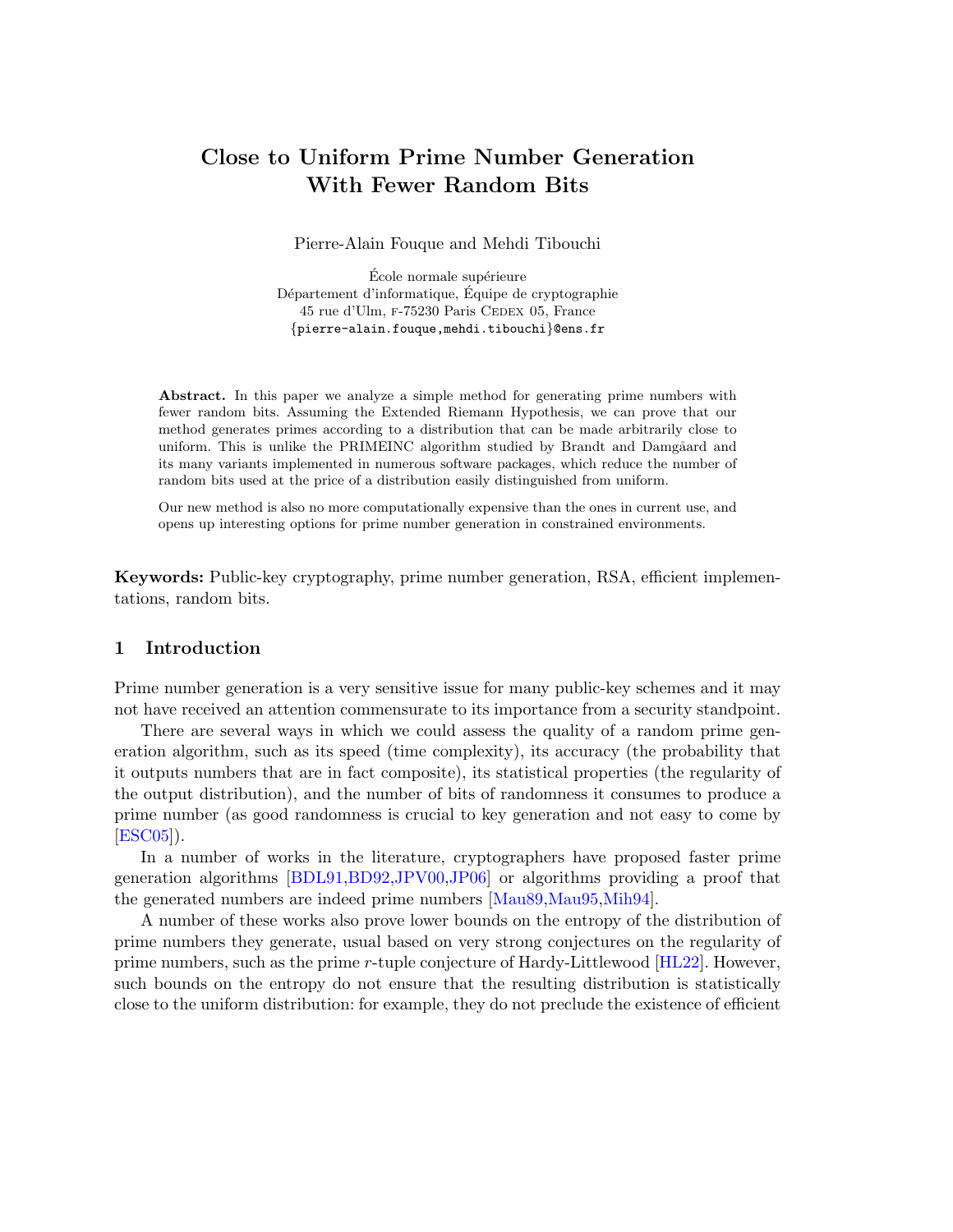distinguishers from the uniform distribution, which can indeed be shown to exist in most cases.

But some cryptographic protocols (including most schemes based on the Strong RSA assumption, such as Cramer-Shoup signatures [\[CS00\]](#page-11-9)) specifically require uniformly distributed prime numbers for the security proofs to go through. Moreover, even for more common uses of prime number generation, like RSA key generation, it seems preferable to generate primes that are almost uniform, so as to avoid biases in the RSA moduli themselves, even if it is not immediately clear how such biases can help an adversary trying to factor the moduli.

To the authors' knowledge, the only known prime generation algorithm for which the statistical distance to the uniform distribution can be bounded is the trivial one: pick a random (odd) integer in the desired interval, return it if it is prime, and try again otherwise. The output distribution of this algorithm is exactly uniform (or at least statistically close, once one accounts for the compositeness probability of the underlying randomized primality checking algorithm), but it has the drawback of consuming a very large amount of random bits, in addition to being rather slow.

By contrast, the PRIMEINC algorithm studied by Brandt and Damgård [\[BD92\]](#page-11-2) (basically, pick a random number and increase it until a prime is found) only consumes roughly as many random bits as the size of the output primes, but we can show that its output distribution, even if it can be shown to have high entropy if the prime  $r$ -tuple conjecture holds, is also provably quite far from uniform, as we demonstrate in Section [3.](#page-7-0) It is likely that most algorithms that proceed deterministically beyond an initial random choice, including those of Joye, Paillier and Vaudenay [\[JPV00](#page-11-3)[,JP06\]](#page-11-4) or Maurer [\[Mau89,](#page-11-5)[Mau95\]](#page-11-6) exhibit similar distributional biases.

The goal of this paper is to achieve in some sense the best of both worlds: construct a prime generation algorithm that consumes much fewer random bits than the trivial algorithm while being efficient and having an output distribution that is provably close to the uniform one.

We present such an algorithm (with several variants) in Section [2.](#page-2-0) The main result presents a simple trade-off between the uniformity of the resulting distribution and the amount of randomness consumed, and shows that statistical indistinguishability can be achieved with much fewer random bits than required by the trivial algorithm. The proof is quite elementary (using only some character sum estimates) and only depends on the Extended Riemann Hypothesis—an assumption much less bold than the likes of the prime r-tuple conjecture.

We also verify in Section [4](#page-9-0) that our prime generation algorithm is quite competitive performance-wise, both in terms of speed and of required random bits. It is even suitable for implementation in constrained environments like smart cards.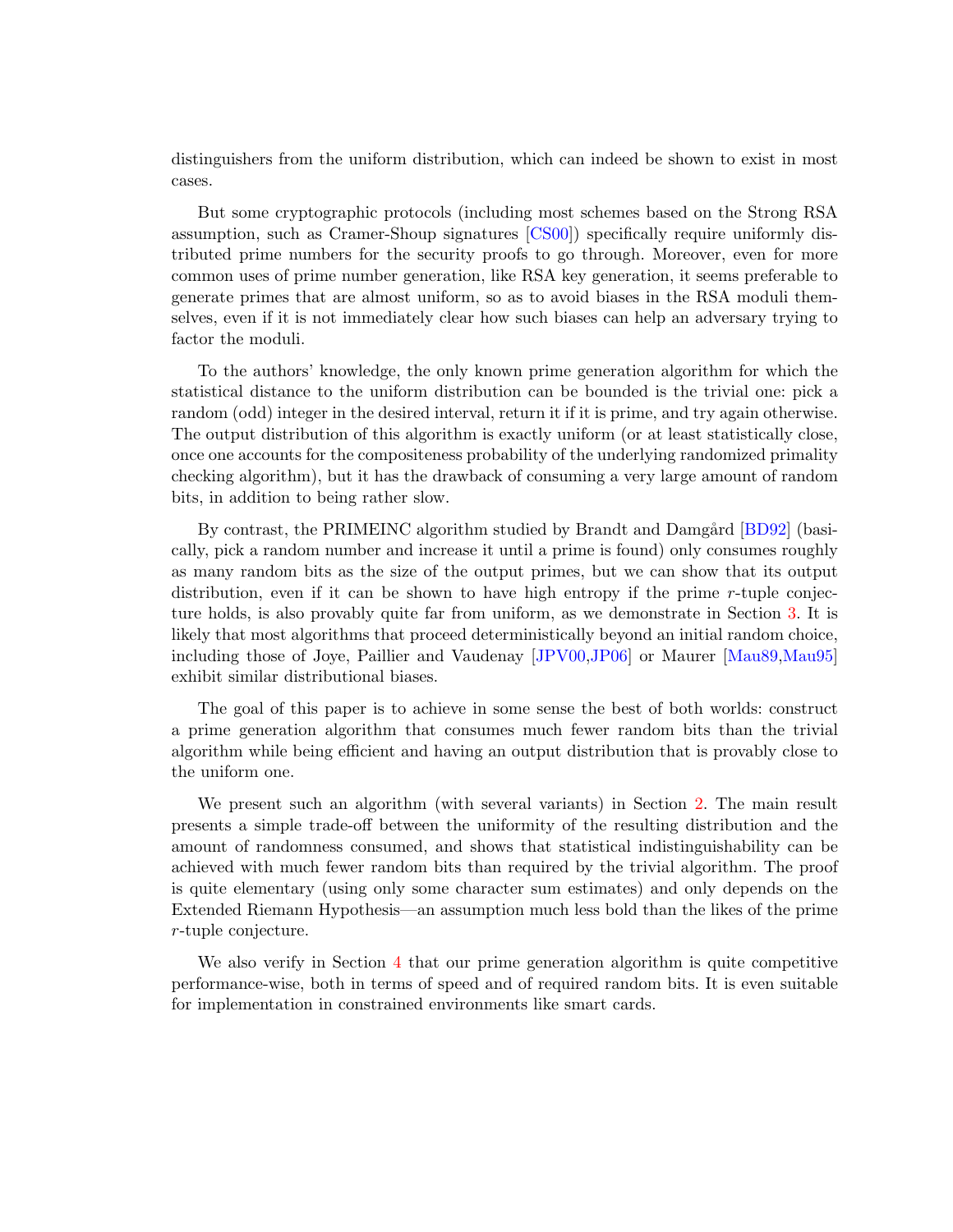## <span id="page-2-0"></span>2 Our method

#### <span id="page-2-2"></span>2.1 Description

Basic Method. A simple method to construct obviously uniformly distributed prime numbers up to  $2^n$  is to pick random numbers in  $\{0, \ldots, 2^n - 1\}$  and retry until a prime is found. However, this method consumes  $n$  bits of randomness per iteration (not counting the amount of randomness consumed by primality testing), and hence an expected amount of  $n^2 \log 2$  bits of randomness to produce a prime, which is quite large.

A simple way to reduce the amount of randomness consumed is to pick a random odd number and to simply change the top  $\ell$  bits until a prime is found. This method, described in Algorithm [1,](#page-2-1) consumes only  $\ell$  bits of randomness per iteration, and an expected  $(n - \ell) + (\ln \log 2)/2$  bits overall. Despite the simplicity of this method, we prove in the next section that its resulting distribution achieves a statistical distance of less than about  $2^{-\ell/2}$  to the uniform distribution.

# <span id="page-2-1"></span>Algorithm 1 Our basic method

```
1: b \stackrel{\$}{\leftarrow} \{0, \ldots, 2^{n-\ell-1} - 1\}2: repeat
3: a \stackrel{\$}{\leftarrow} \{0, \ldots, 2^{\ell} - 1\}4: p \leftarrow 2^{n-\ell} \cdot a + 2b + 15: until p is prime
6: return p
```
Note that this method can be combined with efficient trial division to speed up primality testing, since the reductions of the low-order bits  $(2b + 1)$  modulo small primes can be precomputed. Thus, we only need to carry out trial division on  $a$  at each iteration of the repeat loop.

More efficient version. The previous method starts by fixing the reduction modulo  $2^{n-\ell}$  of the prime it searches for. But we can improve the odds of finding a prime number by fixing the reduction b modulo a number  $m$  which is a product of many small primes instead. The number b should then be picked uniformly at random among integers less than  $m$  and coprime to  $m$ , which can be achieved using the unit generation algorithm of Joye and Paillier [\[JP06\]](#page-11-4).

Including the Joye-Paillier algorithm, the whole prime generation process can be written as described in Algorithm [2.](#page-3-0) In this setting,  $m$  is usually picked as the product of all small primes up to a certain bound  $\beta$  chosen such that the bit size of m is  $n - \ell$  for some appropriate  $\ell$ .

In Algorithm [2,](#page-3-0) Steps [1–7](#page-3-0) are the Joye-Paillier unit generation technique: at the end of this loop, b is distributed exactly uniformly at random in  $(\mathbb{Z}/m\mathbb{Z})^*$ . Then, Steps [8–11](#page-3-0)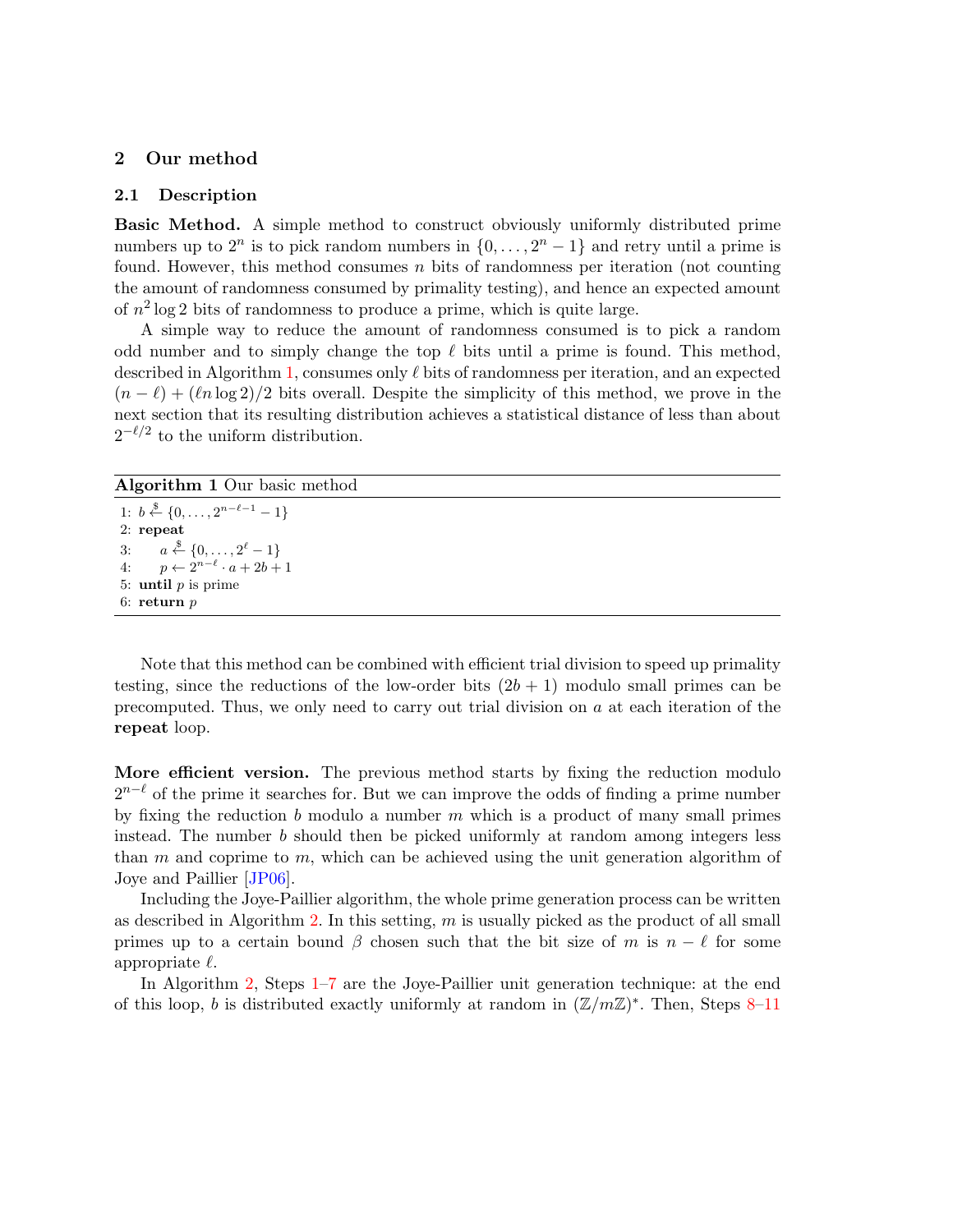<span id="page-3-0"></span>Algorithm 2 More efficient method

1:  $b \stackrel{\$}{\leftarrow} \{1, \ldots, m-1\}$ 2:  $u \leftarrow (1 - b^{\lambda(m)}) \mod m$ 3: if  $u \neq 0$  then  $4:$  $r \stackrel{\$}{\leftarrow} \{1, \ldots, m-1\}$ 5:  $b \leftarrow b + ru \mod m$ 6: goto step [2](#page-3-0) 7: end if 8: repeat 9:  $a \stackrel{\$}{\leftarrow} \{0, \ldots, \lfloor 2^n/m \rfloor - 1\}$ 10:  $p \leftarrow am + b$ 11: **until**  $p$  is prime 12: return  $p$ 

are exactly analogous to Algorithm [1,](#page-2-1) but are executed a much smaller number of times on average.

More precisely, the probability that a number of the form  $am+b < 2^n$  is prime is about  $\frac{m}{\varphi(m)n \log 2}$  according to the prime number theorem for arithmetic progressions. Therefore, the expected number of primality testing loops in this case is only:

$$
n \log 2 \cdot \frac{\varphi(m)}{m} = n \log 2 \prod_{p \le \beta} \left( 1 - \frac{1}{p} \right) \sim \frac{n \log 2 \cdot e^{-\gamma}}{\log \beta}
$$

by Mertens' formula (where  $\gamma$  is the Euler-Mascheroni constant). Now, we have  $\log m =$  $\sum_{p\leq \beta} \log p \sim \beta$ , so that  $\beta \approx (n-\ell) \log 2$ . Thus, the number of primality testing loops is down to about:

$$
\frac{n\log 2 \cdot e^{-\gamma}}{\log(n-\ell) + \log\log 2}
$$

which, for typical parameter sizes  $(512 \le n \le 3072$  and  $32 \le \ell \le 256$ , say), is around 5 to 7 times fewer than with the previous approach. Accordingly, this part of the algorithm consumes 5 to 7 times less randomness, namely about:

$$
\frac{\ln \log 2 \cdot e^{-\gamma}}{\log (n - \ell) + \log \log 2}
$$
 bits overall.

This technique can also lead to significantly faster prime generation compared to an approach which uses trial division to reduce calls to the more costly primality testing algorithm, depending on how efficient modular reductions are in the environment of interest for example, Joye and Paillier report speed-ups of one order of magnitude on smart cards using their algorithm  $JPO6$ , Fig. 2, which is slightly more computationally demanding than ours since it requires a large modular multiplication at each iteration, instead of the small integer multiplication from Step [10.](#page-3-0)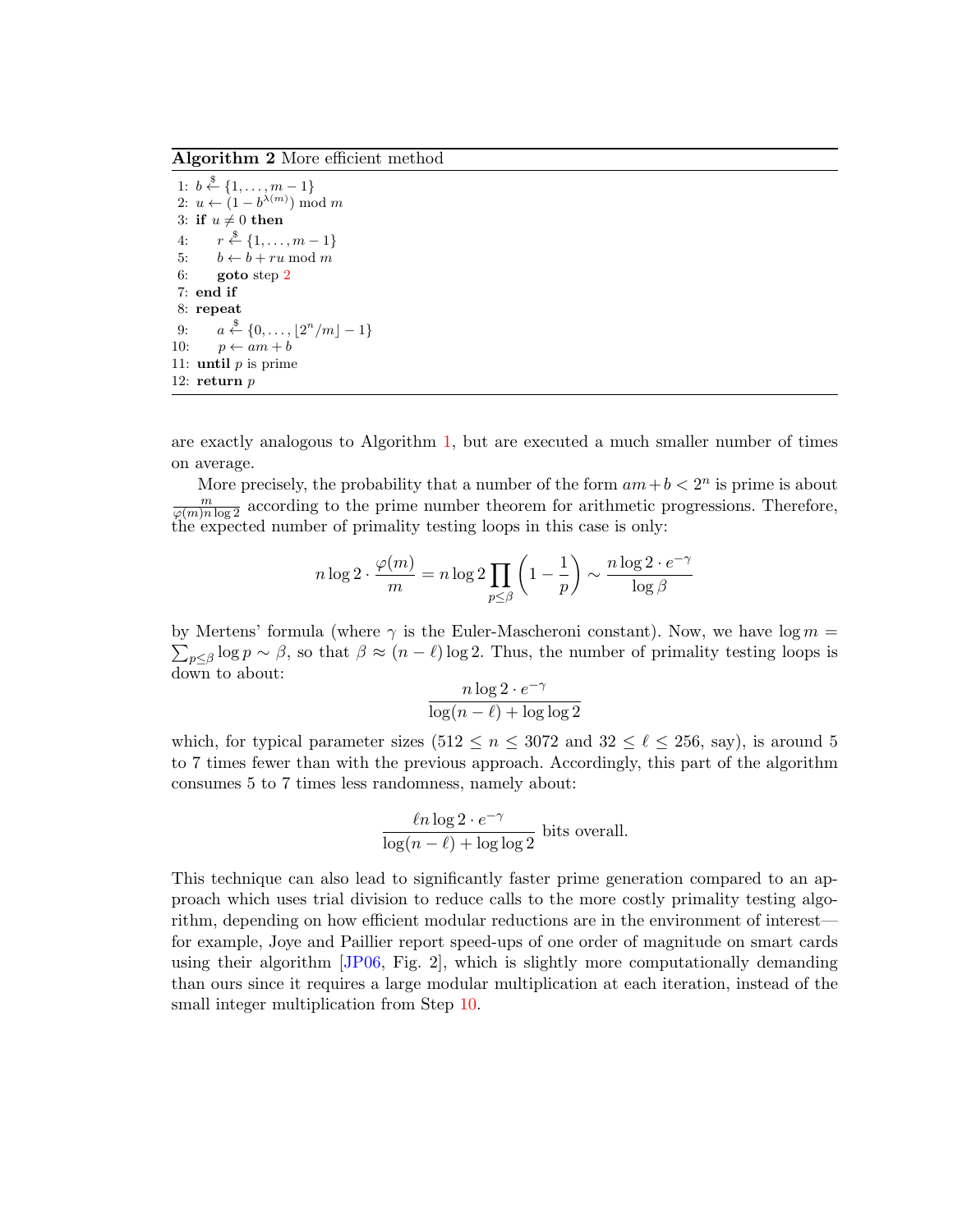On the other hand, the unit generation part of the algorithm does consume more randomness than the single-step generation of b in Algorithm [1.](#page-2-1) This has limited influence, however, since the number of iterations in this part is quite small. Indeed, it is easy to see that b is relatively prime to some  $p|m$  as soon as one of the random elements of  $\mathbb{Z}/m\mathbb{Z}$  returned by the random number generator is itself coprime to p (more precisely: the assignment  $b \leftarrow b + ur$  preserves coprimality with p, since  $(b, p) = 1$  implies  $u \equiv 0 \pmod{p}$ ; but when  $b \equiv 0 \pmod{p}$ , then u is invertible mod p, and thus b becomes non zero mod p if r is). As a result, the probability that this part of the algorithm takes  $\leq k$  iterations (including the initial random assignment of b) is exactly  $z_k = \prod_{p \leq \beta} (1 - p^{-k})$ , which converges rapidly to 1. The expected number of iterations is thus  $E_{\beta} = \sum_{k \geq 1} k(z_k - z_{k-1})$ which we can evaluate numerically for any given  $\beta$ . An upper bound is given by the limit as  $\beta \to +\infty$ , namely:

<span id="page-4-1"></span>
$$
E_{\infty} = \sum_{k \ge 2} k \left( \frac{1}{\zeta(k)} - \frac{1}{\zeta(k-1)} \right) \le 2.71 \tag{1}
$$

This means in particular that the amount of randomness required by unit generation,  $(n - \ell) \cdot E_\beta$ , is reasonably small (and typically small enough that this method is better than the previous one in terms of random bits).

An added benefit of this approach is that the bound on the statistical distance to the uniform distribution is expressed in terms of  $\varphi(m)$  rather than m itself: this is smaller when  $m$  is a product of many small primes than when  $m$  is a power of two as before.

#### 2.2 Main result

Both of the previous methods generate primes of the form  $am + b$  where b is first picked uniformly at random among integers less than  $m$  and coprime to  $m$ : in the first method,  $m$  is a power of two, whereas in the second method, it is a product of small primes, but the principle remains the same.

We now prove that the distribution of primes generated in this fashion is close to the uniform distribution among all primes in the allowable interval  $\{1, \ldots, x-1\}$  with  $x = m \cdot |2^n/m| \approx 2^n$ .

<span id="page-4-0"></span>**Theorem 1.** Assume the Extended Riemann Hypothesis. Suppose further that  $x > 17$ and  $x/m \geq e$  (the base of natural logarithms). Then the statistical distance  $\Delta$  between the uniform distribution over primes less than x and the distribution resulting from the previous method is bounded as:

$$
\varDelta < 3 \log^2 x \cdot \sqrt{\frac{\varphi(m)}{x}}
$$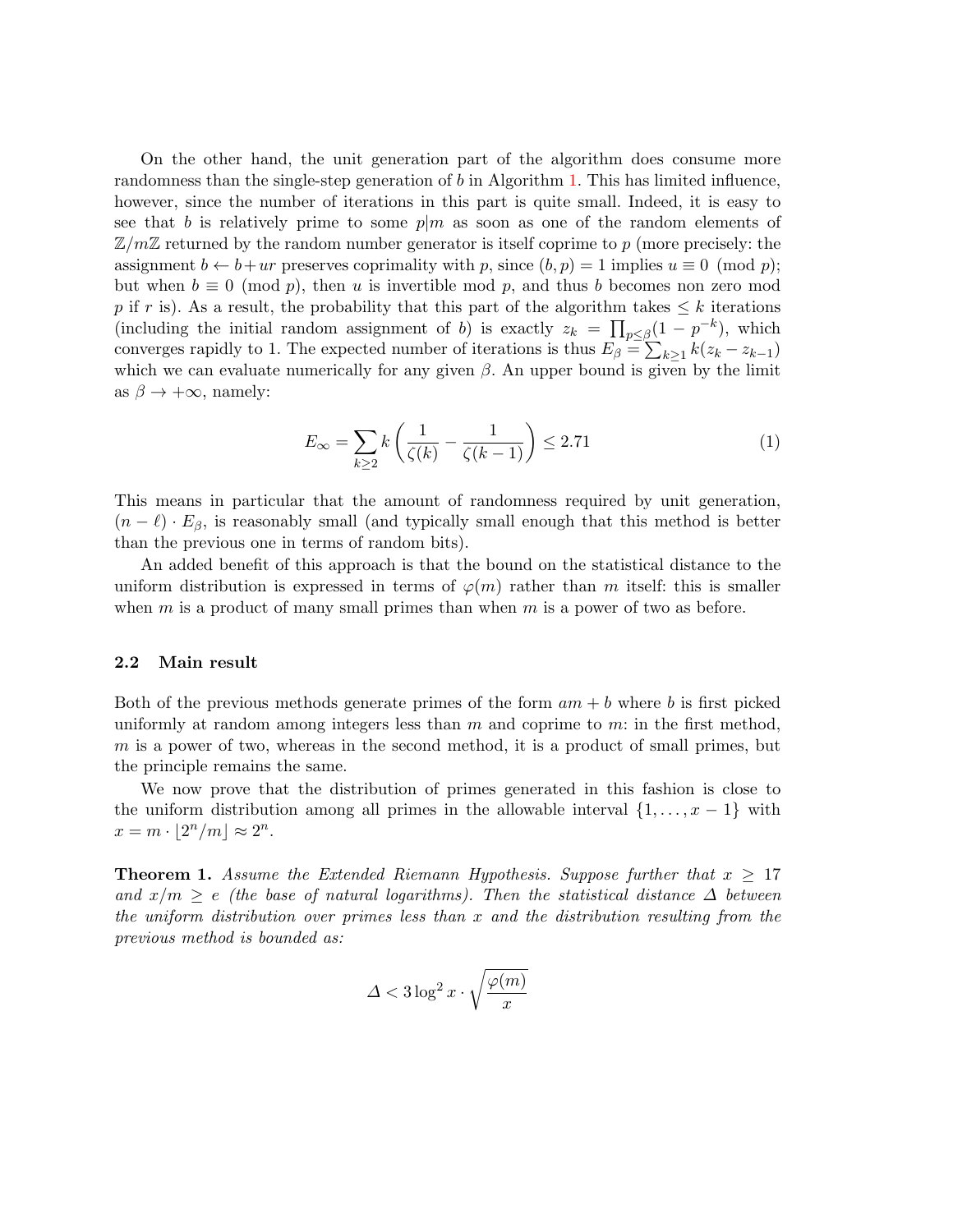The rest of this section is devoted to the proof of this theorem. As usual, note  $\pi(x)$  the number of primes up to x, and  $\pi(x, m, b)$  the number of primes p up to x such that  $p \equiv b$ (mod m). Furthermore, for any Dirichlet character  $\chi$  modulo m, let:

$$
\pi(x,\chi) = \sum_{p \le x} \chi(x)
$$

(where the sum is over prime numbers  $p$ , as will be the case for all sums over  $p$  henceforth). Then clearly, for any  $b$  coprime to  $m$ , we have:

$$
\pi(x, m, b) = \frac{1}{\varphi(m)} \sum_{\chi \bmod m} \overline{\chi(b)} \cdot \pi(x, \chi)
$$

and in this sum, the contribution of the trivial character  $\chi_0$  is:

$$
\frac{1}{\varphi(m)}\pi(x,\chi_0) = \frac{\pi(x) - s(m)}{\varphi(m)}
$$

where  $s(m)$  is the sum of all distinct prime divisors of m. Hence:

<span id="page-5-0"></span>
$$
\frac{1}{\varphi(m)} \sum_{\chi \neq \chi_0} \overline{\chi(b)} \cdot \pi(x, \chi) = \pi(x, m, b) - \frac{\pi(x) - s(m)}{\varphi(m)}
$$
(2)

Therefore, we obtain the following result.

<span id="page-5-1"></span>**Lemma 1.** The statistical distance  $\Delta$  satisfies:

$$
\Delta \leq \frac{1}{\pi(x)} \left( 2s(m) + \frac{1}{\varphi(m)} \sum_{b \in (\mathbb{Z}/m\mathbb{Z})^*} \left| \sum_{\chi \neq \chi_0} \overline{\chi(b)} \pi(x, \chi) \right| \right)
$$

*Proof.* Indeed, the probability that a given prime  $p \leq x$  is chosen by our algorithm is 0 if p divides m, and  $1/(\varphi(m)\pi(x,m,b))$  if  $p \equiv b \pmod{m}$  for b coprime to m (b is first chosen uniformly among the  $\varphi(m)$  classes in  $(\mathbb{Z}/m\mathbb{Z})^*$ , and p is then chosen uniformly among the  $\pi(x, m, b)$  possible primes of the form  $am + b$ ). Thus:

$$
\Delta = \frac{s(m)}{\pi(x)} + \sum_{b \in (\mathbb{Z}/m\mathbb{Z})^*} \pi(x, m, b) \cdot \left| \frac{1}{\varphi(m)\pi(x, m, b)} - \frac{1}{\pi(x)} \right|
$$
  
\n
$$
= \frac{1}{\pi(x)} \left( s(m) + \sum_{b \in (\mathbb{Z}/m\mathbb{Z})^*} \left| \frac{\pi(x)}{\varphi(m)} - \pi(x, m, b) \right| \right)
$$
  
\n
$$
= \frac{1}{\pi(x)} \left( s(m) + \sum_{b \in (\mathbb{Z}/m\mathbb{Z})^*} \left| \frac{s(m)}{\varphi(m)} - \frac{1}{\varphi(m)} \sum_{\chi \neq \chi_0} \overline{\chi(b)} \pi(x, \chi) \right| \right) \qquad \text{by (2)}
$$
  
\n
$$
\leq \frac{1}{\pi(x)} \left( 2s(m) + \frac{1}{\varphi(m)} \sum_{b \in (\mathbb{Z}/m\mathbb{Z})^*} \left| \sum_{\chi \neq \chi_0} \overline{\chi(b)} \pi(x, \chi) \right| \right)
$$

as required.  $\Box$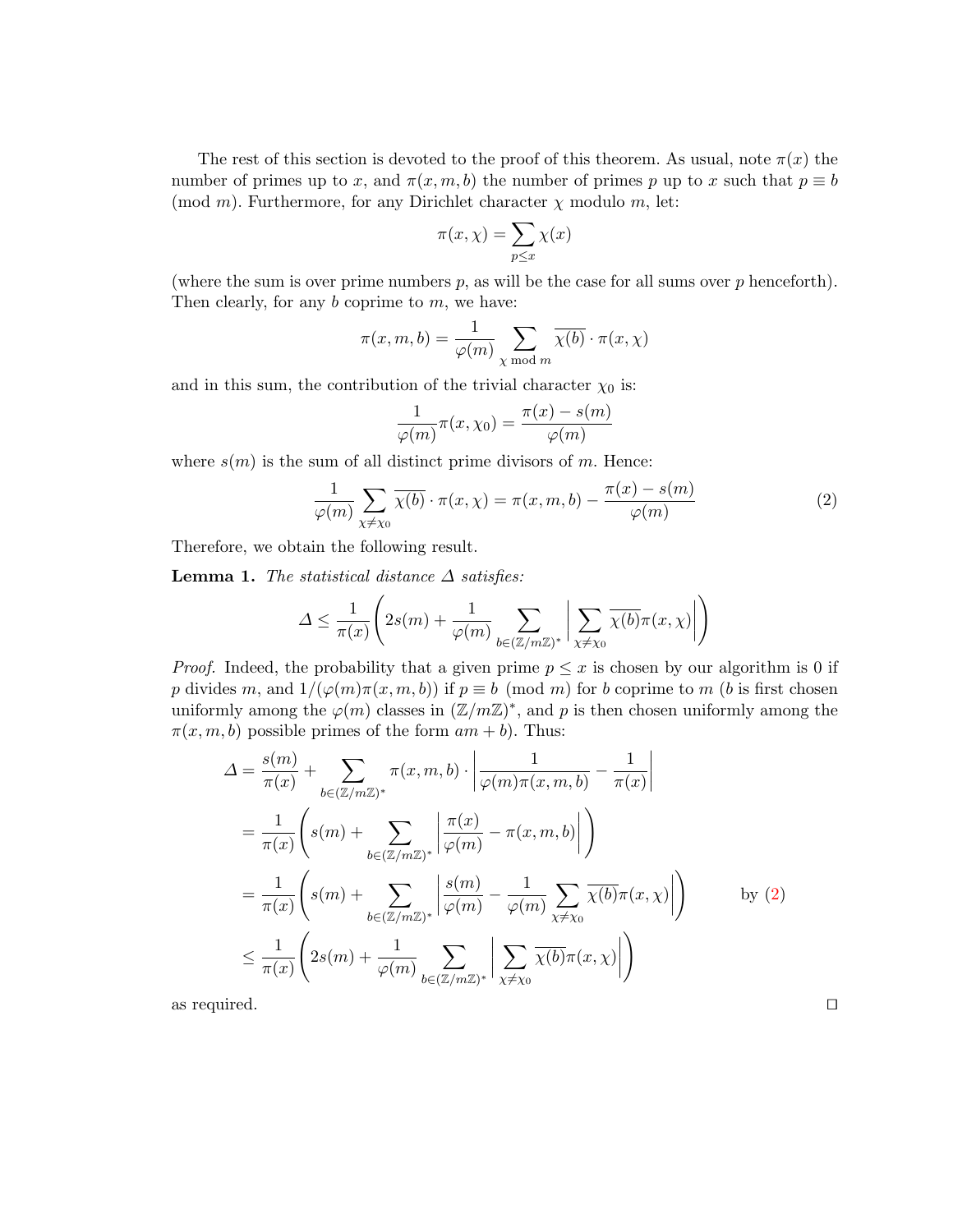We can now estimate the sum over  $b \in (\mathbb{Z}/m\mathbb{Z})^*$  using the Cauchy-Schwarz inequality. Indeed, let:

$$
S(x) = \frac{1}{\varphi(m)} \sum_{b \in (\mathbb{Z}/m\mathbb{Z})^*} \left| \sum_{\chi \neq \chi_0} \overline{\chi(b)} \pi(x, \chi) \right|
$$

Applying Cauchy-Schwarz, we get:

$$
S(x) \leq \frac{1}{\varphi(m)} \cdot \sqrt{\varphi(m)} \sqrt{\sum_{b \in (\mathbb{Z}/m\mathbb{Z})^*} \left| \sum_{\chi \neq \chi_0} \overline{\chi(b)} \pi(x, \chi) \right|^2}
$$
  
 
$$
\leq \frac{1}{\sqrt{\varphi(m)}} \sqrt{\sum_{b \in (\mathbb{Z}/m\mathbb{Z})^*} \sum_{\chi, \chi' \neq \chi_0} \overline{\chi(b)} \chi'(b) \cdot \pi(x, \chi) \overline{\pi(x, \chi')}
$$

But the sum over  $b \in (\mathbb{Z}/m\mathbb{Z})^*$  of  $\overline{\chi(b)}\chi'(b)$  is  $\varphi(m)$  if  $\chi = \chi'$  and vanishes otherwise. Thus:

<span id="page-6-0"></span>
$$
S(x) \le \sqrt{\sum_{\chi \ne \chi_0} |\pi(x, \chi)|^2} \tag{3}
$$

We can thus derive a bound on  $S(x)$ , and hence on  $\Delta$ , from an estimate of  $\pi(x, \chi)$  for non trivial Dirichlet characters  $\chi$ . Such an estimate can be obtained by locating the zeros of the L-function  $L(s, \chi)$  in the critical strip (see e.g. [\[Dav80,](#page-11-10) Chapter 20]). In particular, a well-known consequence of the Extended Riemann Hypothesis, due to Titchmarsh, is that wen-known consequence of the Extended Riemann Hypothesis, due to Trichmarsh, is that  $\pi(x, \chi) = O(\sqrt{x} \log(mx))$ , where the implied constant is absolute. One can actually give an effective version of this estimate:

<span id="page-6-1"></span>Lemma 2 (Oesterlé, [\[Oes79\]](#page-11-11)). Assuming the Extended Riemann Hypothesis, we have, for all  $x \geq 2$  and all non trivial Dirichlet characters  $\chi$  modulo m:

$$
|\pi(x,\chi)| \le \sqrt{x}(\log x + 2\log m)
$$

Therefore, under ERH, estimate [\(3\)](#page-6-0) becomes:

$$
S(x) \le \sqrt{\varphi(m)x}(\log x + 2\log m)
$$

since  $m \leq x$ . Putting this together with the result of Lemma [1,](#page-5-1) we get:

$$
\Delta \le \frac{2s(m) + (3\log x - 2\log(x/m))\sqrt{\varphi(m)x}}{\pi(x)} \n\le \frac{3\log x\sqrt{\varphi(m)x}}{\pi(x)} + \frac{2}{\pi(x)}(s(m) - \sqrt{e \cdot \varphi(m)m}) \n\le \frac{3\log x\sqrt{\varphi(m)x}}{\pi(x)}
$$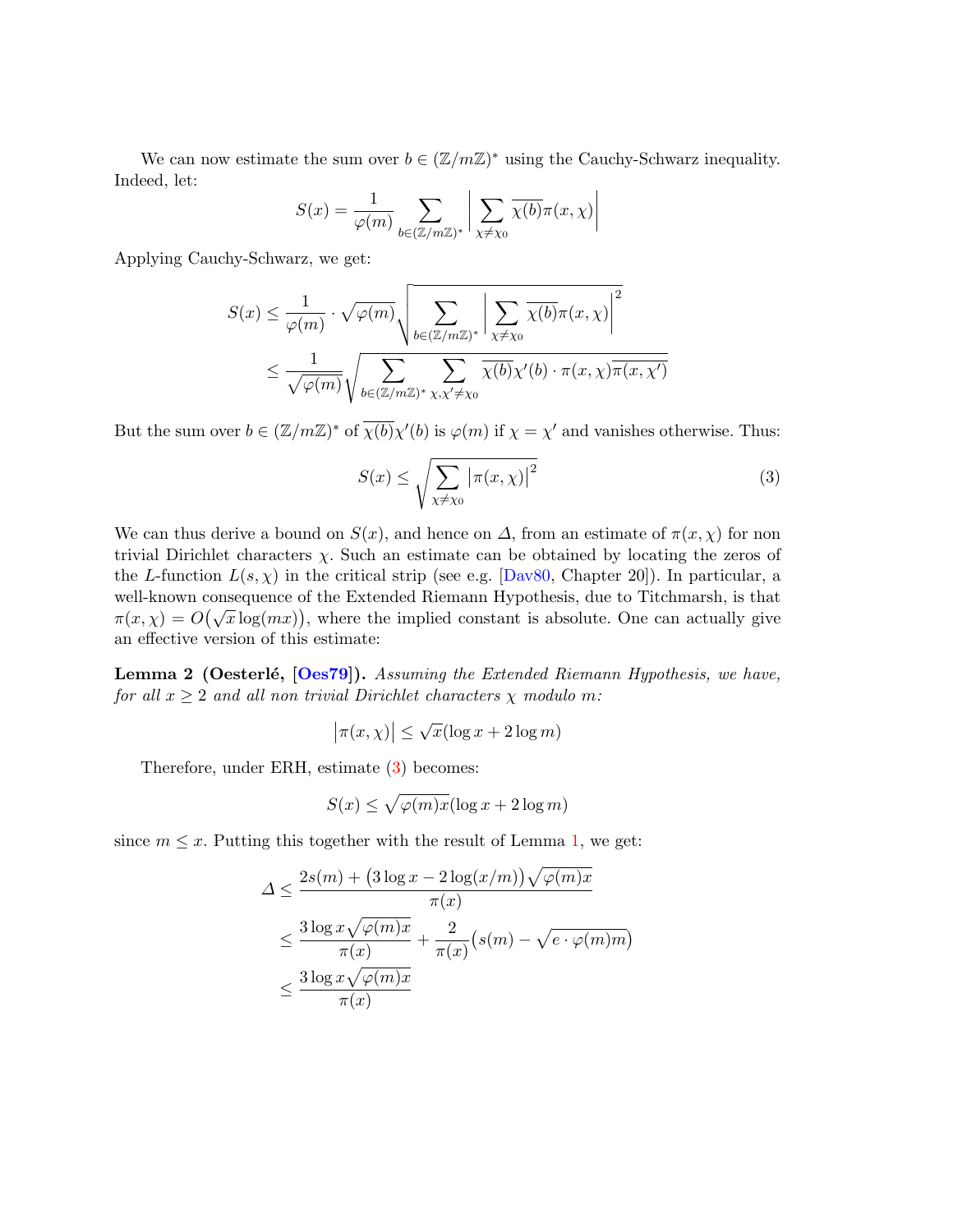since it is easy to check that  $s(m) \leq \sqrt{e \cdot \varphi(m)m}$ . Finally, a classical estimate [\[BS96,](#page-11-12) Th. 8.8.1] states that  $\pi(x) > x/\log x$  for  $x \ge 17$ . Therefore, we obtain the stated bound on  $\Delta$ :

$$
\varDelta < 3 \log^2 x \cdot \sqrt{\frac{\varphi(m)}{x}}
$$

Remark 1. 1. Perhaps surprisingly, while the Extended Riemann Hypothesis provides strong enough bounds to obtain this non trivial estimate for the statistical distance, it is not actually sufficient to prove that the algorithm as presented above terminates in all cases. Indeed, the best bound that can be established with ERH (e.g. using Lemma [2\)](#page-6-1) for the smallest prime p in the arithmetic progression  $am + b$  is of the form  $p < C \cdot (m \log m)^2$  for some constant  $C \ (C = 2 \text{ is enough})$ . In particular, ERH isn't sufficient to prove that  $\pi(x, m, b) \neq 0$  unless  $x \gg m^2$ , which is not usually the case in our setting, where we would like to choose  $m$  only a few bits shorter than  $x$ .

However, a conjecture by Wagstaff [\[Wag79\]](#page-11-13), made more precise by McCurley [\[McC86\]](#page-11-14), ensures that the algorithm terminates on any input provided that  $m$  is chosen such that  $x > (2+\varepsilon) \cdot \varphi(m) \log^2 m$ . This is satisfied, in particular, whenever the bound given in Theorem [1](#page-4-0) is non trivial! An alternate way to avoid this problem without relying on assumptions stronger than ERH is to modify the algorithm slightly by starting over if finding a prime appears to take significantly longer than the expected number of iterations.

- 2. The analysis above assumes that the primality testing algorithm used in the algorithm checks for exact primality. In practice, however, efficiency reasons make probabilistic algorithms like Miller-Rabin, which have a small probability of returning true on input of a composite number, much more suitable for actual implementations. However, the number of Miller-Rabin rounds carried out ensures that this probability of erroneously recognizing a composite as prime is negligible. This means that the actual output distribution is in fact statistically close to the ideal distribution for which the primality testing algorithm is perfect. The "real"  $\Delta$  is thus at most negligibly larger than the ideal one considered in this section.
- 3. For simplicity, we have only considered the generation of primes smaller than a given bound, but it is not difficult to extend our algorithms to the generation of primes in a fixed interval, using the same approach as [\[JP06\]](#page-11-4).

## <span id="page-7-0"></span>3 Why entropy bounds may not be good enough

Previous works on the generation of prime numbers, such as [\[BD92,](#page-11-2)[Mau95,](#page-11-6)[JP06\]](#page-11-4), provide a proof (based on rather strong assumptions) that the output distribution of their algorithm has an entropy not much smaller than the entropy of the uniform distribution. This is a reasonable measure of the inability of an adversary to guess which particular prime was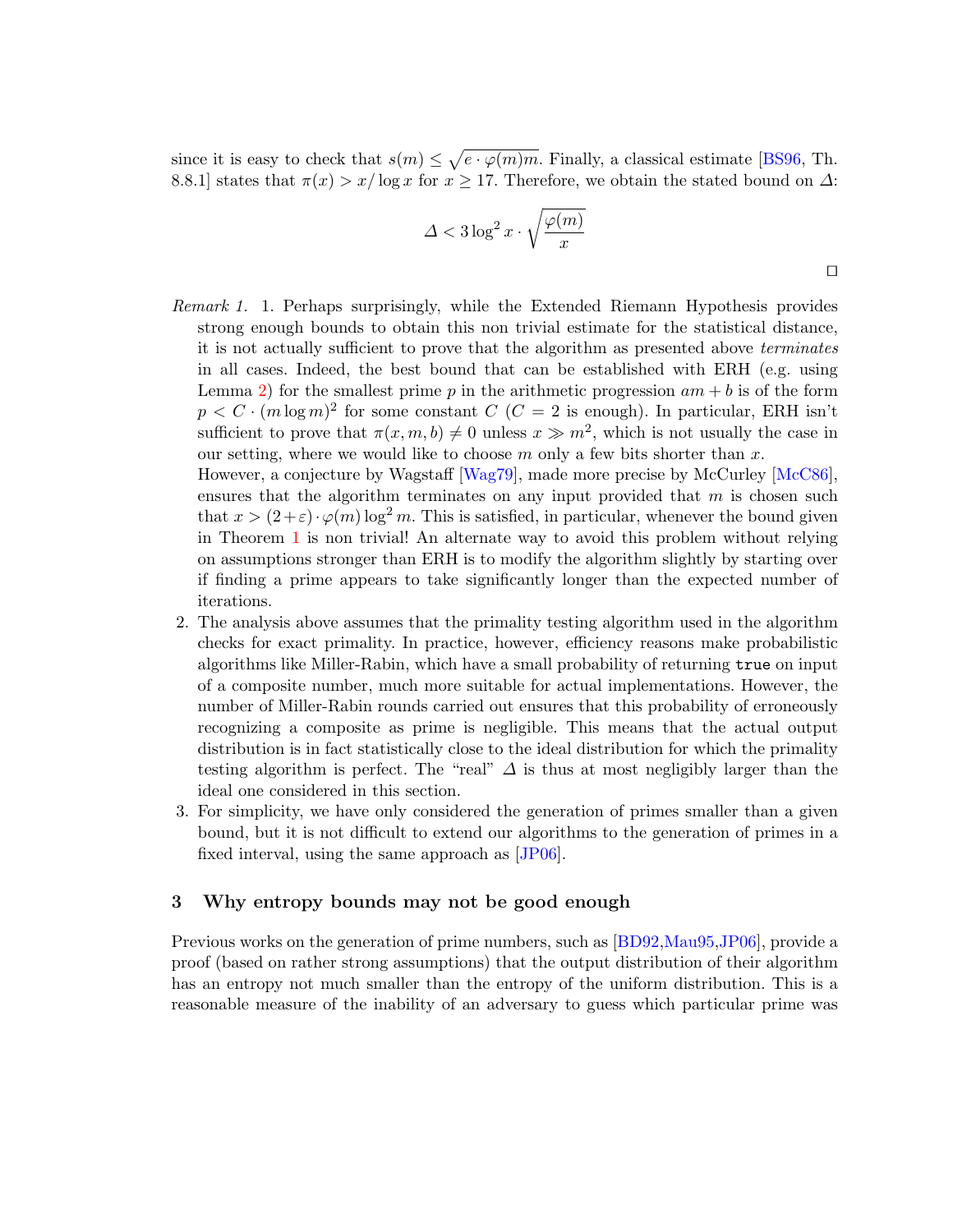output by the algorithm, but it doesn't rule out the possibility of gaining some information about the generated primes. In particular, it doesn't rule out the existence of an efficient distinguisher between the output distribution and the uniform one.

Consider for example the PRIMEINC algorithm studied by Brandt and Damgåard in [\[BD92\]](#page-11-2). In essence, it consists in picking a random integer  $y < x$  and returning the smallest prime greater or equal to  $y$ . There are some slight technical differences between this description and the actual  $\text{PRIMEINC}^1$  $\text{PRIMEINC}^1$ , but they have essentially no bearing on the following discussion, so we can safely ignore them.

It is natural to suspect that the distribution of the output of this algorithm is quite different from the uniform distribution: for example, generating the second prime of a twin prime pair, i.e. a prime p such that  $p-2$  is also prime, is abnormally unlikely. More precisely, if one believes the twin prime conjecture, the proportion of primes of that form among all primes up to x should be  $\sim 2c_2/\log x$ , where  $c_2 \approx 0.66$  is the twin prime constant. On the other hand, PRIMEINC outputs such a p if and only if it initially picks y as p or  $p-1$ . Therefore, we expect the frequency of such primes  $p$  in the output of PRIMEINC to be much smaller, about  $4c_2/(\log x)^2$ . This is indeed well verified in practice, as seen in Table [1,](#page-8-1) where we also check that our proposed algorithm doesn't exhibit such a bias.

|                                                                                                                                                                            |  | $n \begin{array}{ l} 64 & 128 & 256 & 512 \end{array}$ |  |
|----------------------------------------------------------------------------------------------------------------------------------------------------------------------------|--|--------------------------------------------------------|--|
| Expected number 298 149 74 37                                                                                                                                              |  |                                                        |  |
| $\begin{tabular}{c ccc} \multicolumn{1}{c }{\textbf{PRIMEINC}} & 13 & 2 & 1 & 1 \\ \multicolumn{1}{c }{\textbf{Trivial algorithm}} & 275 & 129 & 76 & 34 \\ \end{tabular}$ |  |                                                        |  |
|                                                                                                                                                                            |  |                                                        |  |
| Algorithm 1 with $\ell = n/8$ 299 158 86 35                                                                                                                                |  |                                                        |  |

<span id="page-8-1"></span>**Table 1.** Number of *n*-bit primes p such that  $p-2$  is also prime output among 10000 primes generated by PRIMEINC, compared to the expected amount and the amount returned by more "uniform" algorithms. PRIMEINC is clearly an outlier.

More generally, it is easy to see that the method used in [\[BD92\]](#page-11-2) to obtain the lower bound on the entropy of the output distribution of PRIMEINC can also provide a relatively large constant lower bound on the statistical distance to the uniform distribution! Indeed, the method relies on the following result, obtained by a technique first proposed by Gallagher [\[Gal76\]](#page-11-15).

<span id="page-8-2"></span>**Lemma 3 ([\[BD92,](#page-11-2) Lemma 5]).** Assume the prime r-tuple conjecture, and let  $F_h(x)$ denote the number of primes  $p \leq x$  such that the largest prime less than p satisfies  $p-q \leq h$ .

<span id="page-8-0"></span><sup>&</sup>lt;sup>1</sup> To wit, Brandt and Damgåard restrict their attention to odd numbers  $x/2 < y < x$ , and set an upper bound to the number of iterations in the algorithm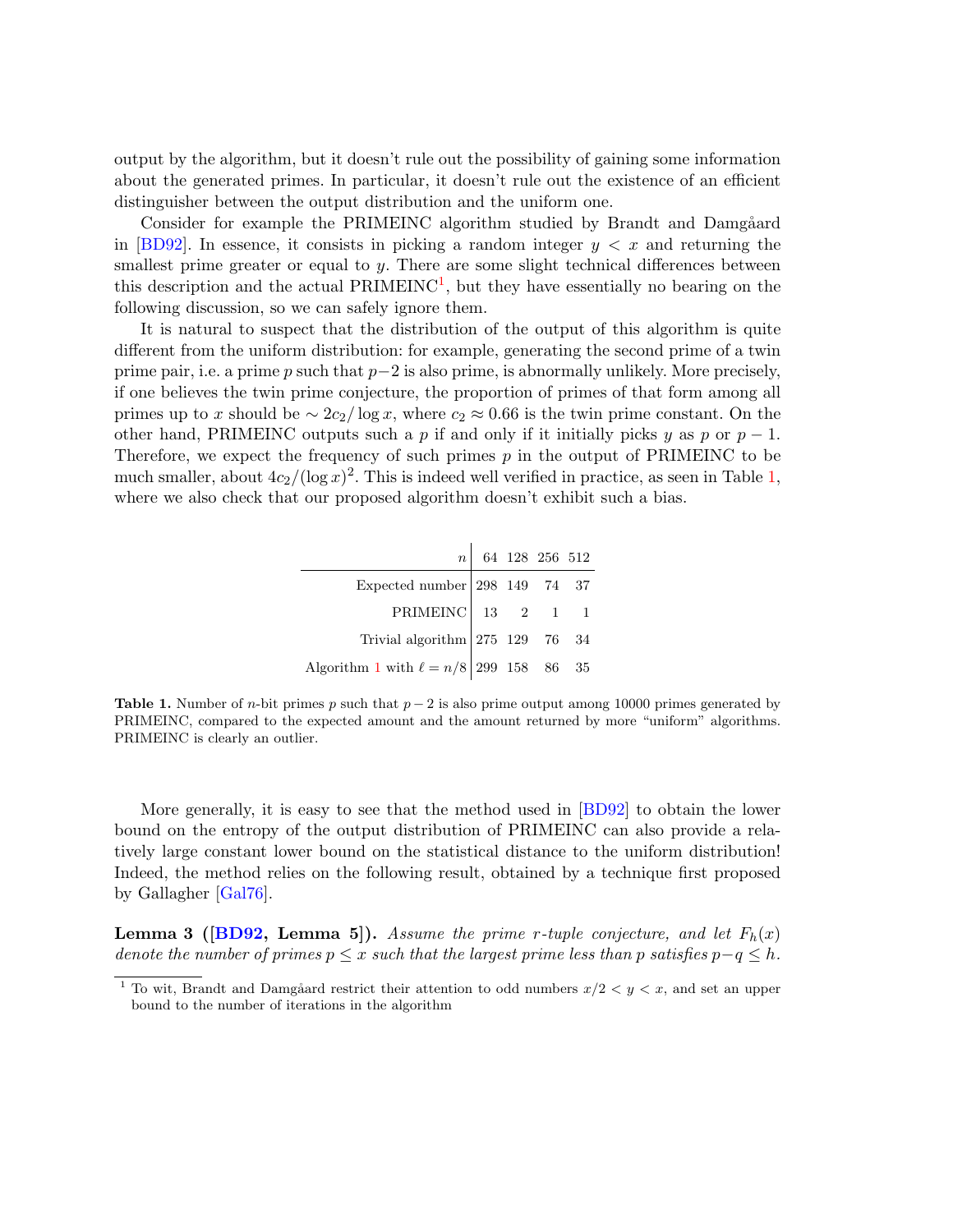Then for any constant  $\lambda$ ,

$$
F_{\lambda \log x}(x) = \frac{x}{\log x} \left(1 - e^{-\lambda}\right) \left(1 + o(1)\right)
$$

as  $x \to +\infty$ .

Now, the probability that the PRIMEINC algorithm outputs a fixed  $p$  can clearly be written as  $d(p)/x$ , where  $d(p)$  is the distance between p and the prime that immediately precedes it. Let  $\Delta'$  be the statistical distance between the output distribution of PRIMEINC and the uniform distribution. We have:

$$
\Delta' = \sum_{p \le x} \left| \frac{d(p)}{x} - \frac{1}{\pi(x)} \right| > \sum_{\substack{p \le x \\ d(p) > 2 \log x}} \left| \frac{2 \log x}{x} - \frac{\log x}{x} \right|
$$

for  $x \ge 17$  in view of the already mentioned classical bound  $\pi(x) > x/\log x$  for  $x \ge 17$ . By Lemma [3,](#page-8-2) this gives:

$$
\Delta' > \frac{\log x}{x} F_{2\log x}(x) = \left(1 - e^{-2}\right) \left(1 + o(1)\right) > 0.86 + o(1)
$$

as  $x \to +\infty$ , and in particular,  $\Delta'$  admits a relatively large constant lower bound (at least if one believes the prime r-tuple conjecture on which the entropy bound is based).

Since the entropy lower bounds for other prime generation algorithms like [\[JP06\]](#page-11-4) are based on the same techniques, it is very likely that their output distributions can similarly be shown to be quite far from uniform. However, we have not been able to obtain the proof of the lower bounds stated in that paper to check whether the approach above generalizes to that setting.

## <span id="page-9-0"></span>4 Performance comparison

Let us simplify and summarize the performance estimates of Section [2.1](#page-2-2) by giving asymptotic formulas for the efficiency of the various algorithms mentioned above, in terms of number of primality tests, random bits used, and statistical distance to the uniform distribution. These formulas are collected in Table [2.](#page-10-0)

Concretely speaking, we can precisely compute those efficiency parameters for the generation of, say, 512 or 1024-bit primes. We report those numbers in Table [3](#page-10-1) and [4,](#page-10-2) together with timings for straightforward implementations of these algorithms using PARI/GP [\[PAR06\]](#page-11-16).

Note that there is, of course, a trade-off between the number of random bits used and the uniformity of the distribution: both increase with  $\ell$  (resp. m). A reasonable compromise is probably to choose  $\ell$  just under the number of bits produced by each call to the random number generator of the system, so that a single word of randomness is produced for each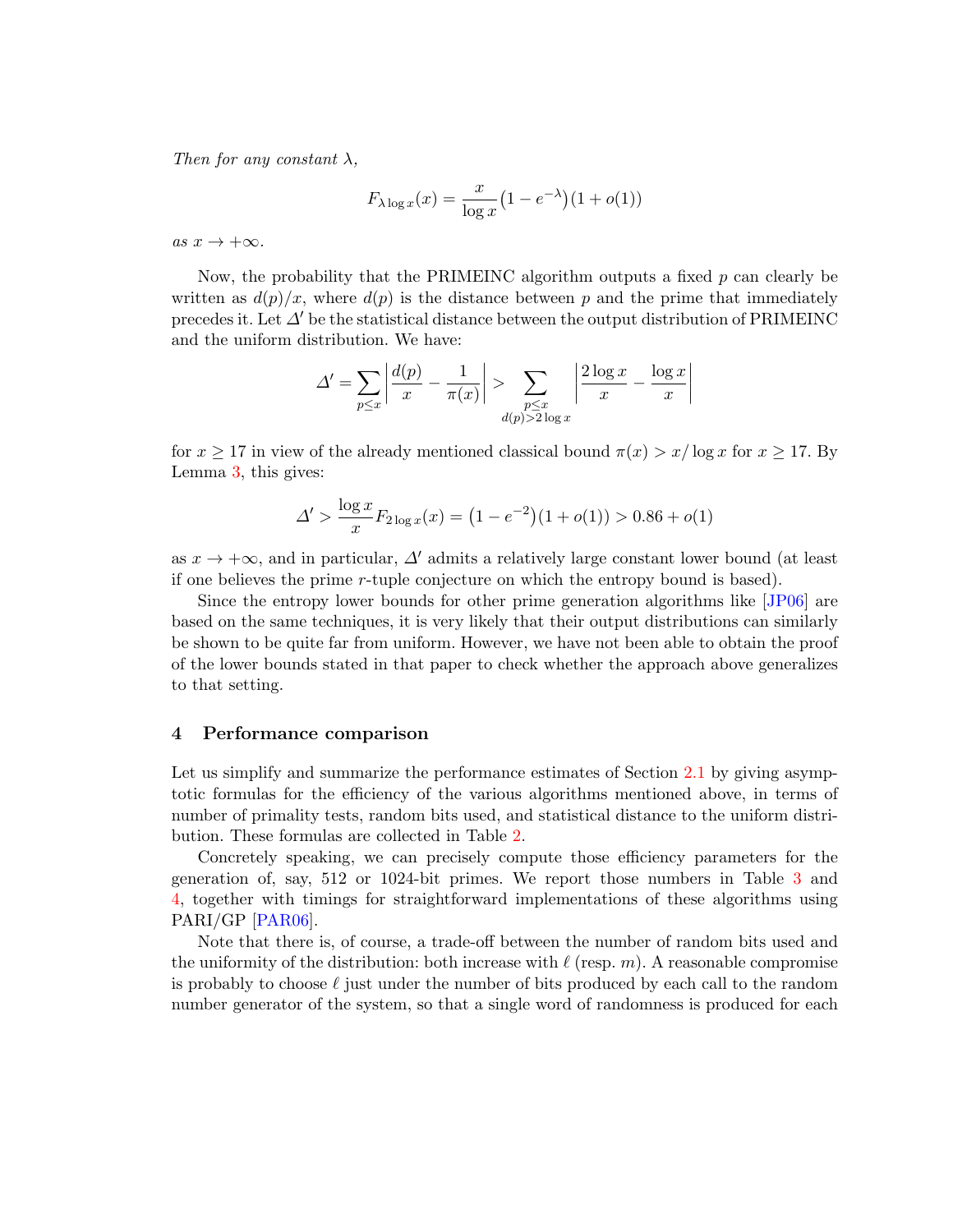|                                                                                                                                                      |                  | Trivial PRIMEINC Joye-Paillier | Algorithm 1                                                                                                             | Algorithm 2                                     |
|------------------------------------------------------------------------------------------------------------------------------------------------------|------------------|--------------------------------|-------------------------------------------------------------------------------------------------------------------------|-------------------------------------------------|
| Expected primality tests $\frac{\log 2}{2} \cdot n \left  \frac{\log 2}{2} \cdot n \right  \left  e^{-\gamma} \log 2 \cdot \frac{n}{\log n} \right $ |                  |                                | $rac{\log 2}{2} \cdot n$                                                                                                | $e^{-\gamma} \log 2 \cdot \frac{n}{\log n}$     |
| Expected random bits $\frac{\log 2}{2} \cdot n^2$                                                                                                    | $\boldsymbol{n}$ | $E_\infty\cdot n$              | $\frac{\log 2}{2} \cdot n\ell$                                                                                          | $e^{-\gamma} \log 2 \cdot \frac{n\ell}{\log n}$ |
| Statistical distance $\vert$ = 0                                                                                                                     | $\gtrsim 0.86$   |                                | > constant? $\left  \langle 1.02n^2 \cdot 2^{-\ell/2} \right  \langle \frac{1.09n^2}{\log n} \cdot 2^{-\ell/2} \right $ |                                                 |

<span id="page-10-0"></span>**Table 2.** Comparison of the asymptotic efficiencies of the previous algorithms (assuming  $1 \ll \ell \ll n$ ). The constant  $E_{\infty} \approx 2.7$  is defined in Equation [\(1\)](#page-4-1).

|                                               |       |                | Trivial PRIMEINC Joye-Paillier   Algorithm 1   Algorithm 2 |                  |                   |
|-----------------------------------------------|-------|----------------|------------------------------------------------------------|------------------|-------------------|
| Expected primality tests                      | 177   | 177            | 35                                                         | 177              | 35                |
| Expected random bits $90,852$                 |       | 512            | 1098                                                       | 11,805           | 3320              |
| Statistical distance                          | $= 0$ | $\gtrsim 0.86$ | $>$ constant?                                              | $\leq 2^{-12.9}$ | $\rm < 2^{-13.3}$ |
| Average CPU time $\vert 0.19 \text{ s} \vert$ |       | $0.20$ s       | $0.04$ s                                                   | $0.19$ s         | $0.04$ s          |

<span id="page-10-1"></span>Table 3. Practical efficiency of the various algorithms for the generation of 512-bit primes.

|                                               |       |             | Trivial PRIMEINC Joye-Paillier Algorithm 1 Algorithm 2 |                  |               |
|-----------------------------------------------|-------|-------------|--------------------------------------------------------|------------------|---------------|
| Expected primality tests                      | 355   | 355         | 61                                                     | 355              | 61            |
| Expected random bits 363,409                  |       | 1024        | 2405                                                   | 22,965           | 6205          |
| Statistical distance                          | $= 0$ | $\geq 0.86$ | $>$ constant?                                          | $\leq 2^{-10.9}$ | $< 2^{-11.4}$ |
| Average CPU time $\vert 2.03 \text{ s} \vert$ |       | $2.02$ s    | $0.44$ s                                               | $1.92$ s         | $0.41$ s      |

<span id="page-10-2"></span>Table 4. Practical efficiency of the various algorithms for the generation of 1024-bit primes.